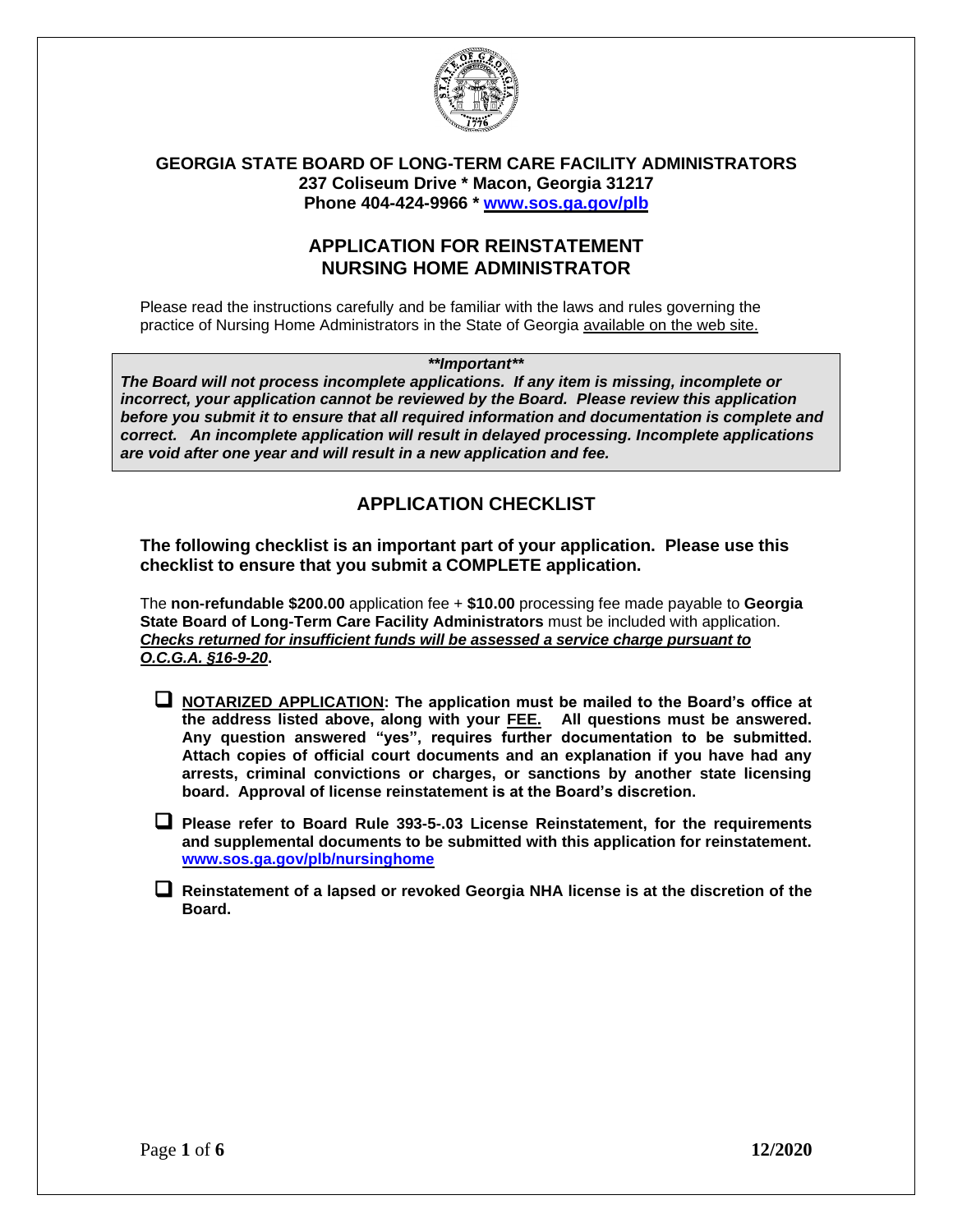| FOR BOARD USE ONLY      |  |
|-------------------------|--|
| <b>Amount Submitted</b> |  |
| Date                    |  |
| Receipt#                |  |



| OR BOARD USE ONLY         |  |
|---------------------------|--|
| <b>Certificate Number</b> |  |
| ate Issued                |  |
| Applicant No.             |  |
|                           |  |

# **GEORGIA STATE BOARD OF LONG-TERM CARE FACILITY ADMINISTRATORS**

237 Coliseum Drive • Macon, Georgia 31217-3858 • 404-424-9966

**www.sos.ga.gov/plb**

### **APPLICATION FOR LICENSURE REINSTATEMENT AS A NURSING HOME ADMINISTRATOR**

**Application Fee \$200.00 + \$10.00 processing fee (non-refundable) Checks returned for insufficient funds will be assessed a service charge pursuant to O.C.G.A. §16-9-20.**

| <b>PART I – PERSONAL INFORMATION</b> |  |
|--------------------------------------|--|
|                                      |  |

Name: \_\_\_\_\_\_\_\_\_\_\_\_\_\_\_\_\_\_\_\_\_\_\_\_\_\_\_\_\_\_\_\_\_\_\_\_\_\_\_\_\_\_\_\_\_\_\_\_\_\_\_\_\_\_\_\_\_\_\_\_\_\_\_\_ Last **First** Middle Maiden

Name as shown on exam records or transcripts (If different):

| 20 <sub>1</sub> | ___<br>. |  |
|-----------------|----------|--|

### \*Social Security Number **Number** 2004 **Date of Birth**

*\*This information is authorized to be obtained and disclosed to state and federal agencies pursuant to O.C.G.A. 19-11-1 and O.C.G.A. 20-3-295, 42 U.S.C.A. 551 and 20 U.S.C.A.1001. It may also be disclosed to the National Practitioner's Databank (NPDB) and the Healthcare Integrity and Protection Data Bank (HIPDB) or other licensing boards, or other regulatory agencies for license tracking purposes*

 $\overline{\phantom{a}}$  , and the contract of the contract of the contract of the contract of the contract of the contract of the contract of the contract of the contract of the contract of the contract of the contract of the contrac

#### Physical Address:

*(P.O. Box not acceptable)* Number and Street Apt. No City/State Zip **If you are granted a license, your name, mailing address and license number are public information and your mailing address will appear on the internet. Your physical address is required, if different than the mailing address. You must immediately notify the Board in writing of an address change.** 

| Mailing Address:<br>(If different-PO Box Acceptable) Number and Street |                            | Apt. No | City/State | Zip |
|------------------------------------------------------------------------|----------------------------|---------|------------|-----|
| Telephone Number (Day)                                                 | Telephone Number (Evening) |         | Cell Phone |     |
| E Mail Address:                                                        |                            |         |            |     |

*(E-Mail address will not be provided to any third party – PLEASE print clearly)*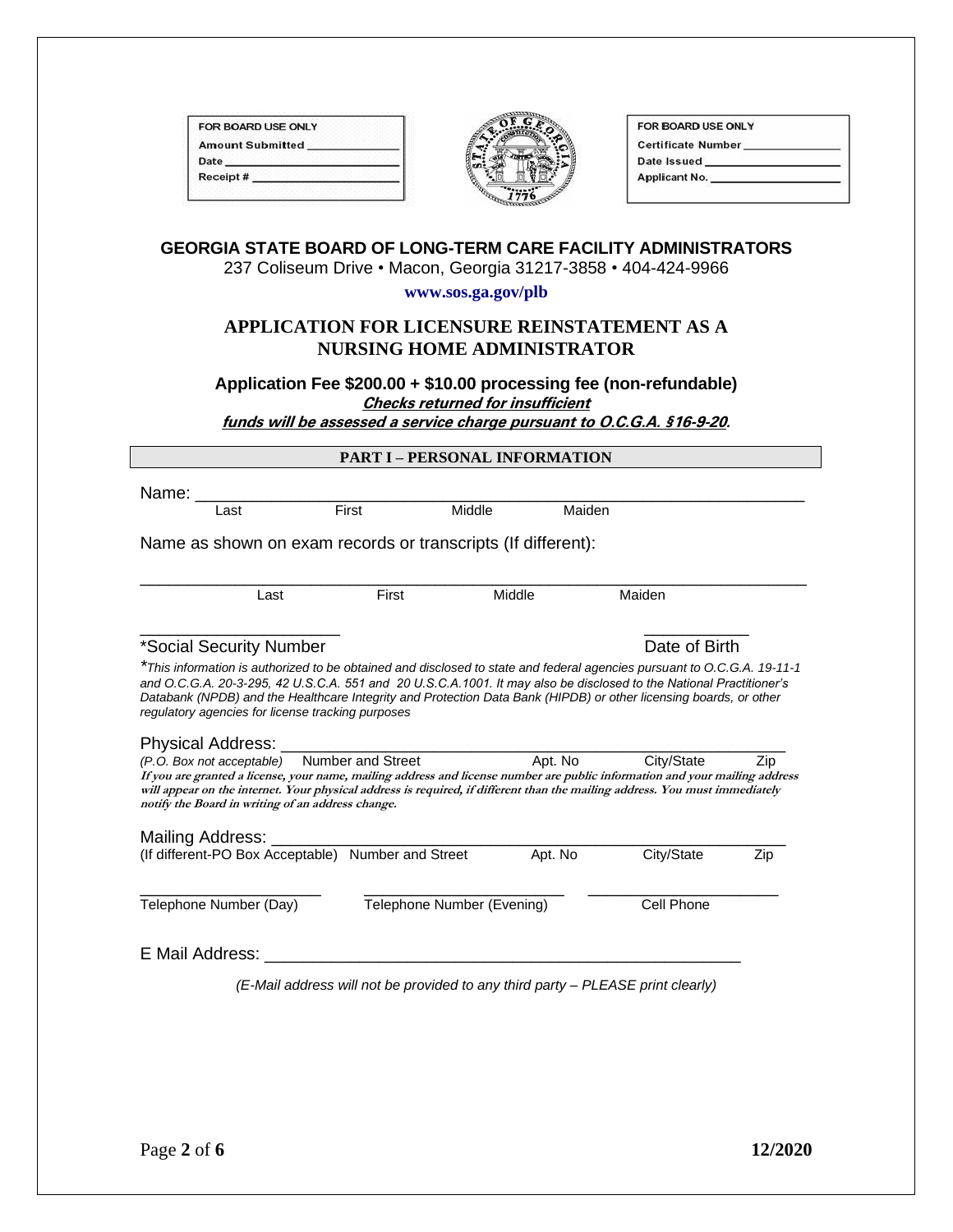### **PART II – STATEMENT OF APPLICANT**

\_\_\_\_\_\_\_\_\_\_\_\_\_\_\_\_\_\_\_\_\_\_\_\_\_\_\_\_\_\_\_\_\_\_\_\_\_\_\_\_\_\_\_\_\_\_\_\_\_\_\_\_\_\_\_\_\_\_\_\_\_\_\_\_\_\_\_\_\_\_\_\_\_\_\_\_\_\_\_\_\_\_\_\_\_\_ \_\_\_\_\_\_\_\_\_\_\_\_\_\_\_\_\_\_\_\_\_\_\_\_\_\_\_\_\_\_\_\_\_\_\_\_\_\_\_\_\_\_\_\_\_\_\_\_\_\_\_\_\_\_\_\_\_\_\_\_\_\_\_\_\_\_\_\_\_\_\_\_\_\_\_\_\_\_\_\_\_\_\_\_\_\_ \_\_\_\_\_\_\_\_\_\_\_\_\_\_\_\_\_\_\_\_\_\_\_\_\_\_\_\_\_\_\_\_\_\_\_\_\_\_\_\_\_\_\_\_\_\_\_\_\_\_\_\_\_\_\_\_\_\_\_\_\_\_\_\_\_\_\_\_\_\_\_\_\_\_\_\_\_\_\_\_\_\_\_\_\_\_

\_\_\_\_\_\_\_\_\_\_\_\_\_\_\_\_\_\_\_\_\_\_\_\_\_\_\_\_\_\_\_\_\_\_\_\_\_\_\_\_\_\_\_\_\_\_\_\_\_\_\_\_\_\_\_\_\_\_\_\_\_\_\_\_\_\_\_\_\_\_\_\_\_\_\_\_\_\_\_\_\_\_\_\_\_\_ \_\_\_\_\_\_\_\_\_\_\_\_\_\_\_\_\_\_\_\_\_\_\_\_\_\_\_\_\_\_\_\_\_\_\_\_\_\_\_\_\_\_\_\_\_\_\_\_\_\_\_\_\_\_\_\_\_\_\_\_\_\_\_\_\_\_\_\_\_\_\_\_\_\_\_\_\_\_\_\_\_\_\_\_\_\_ \_\_\_\_\_\_\_\_\_\_\_\_\_\_\_\_\_\_\_\_\_\_\_\_\_\_\_\_\_\_\_\_\_\_\_\_\_\_\_\_\_\_\_\_\_\_\_\_\_\_\_\_\_\_\_\_\_\_\_\_\_\_\_\_\_\_\_\_\_\_\_\_\_\_\_\_\_\_\_\_\_\_\_\_\_\_ \_\_\_\_\_\_\_\_\_\_\_\_\_\_\_\_\_\_\_\_\_\_\_\_\_\_\_\_\_\_\_\_\_\_\_\_\_\_\_\_\_\_\_\_\_\_\_\_\_\_\_\_\_\_\_\_\_\_\_\_\_\_\_\_\_\_\_\_\_\_\_\_\_\_\_\_\_\_\_\_\_\_\_\_\_\_ \_\_\_\_\_\_\_\_\_\_\_\_\_\_\_\_\_\_\_\_\_\_\_\_\_\_\_\_\_\_\_\_\_\_\_\_\_\_\_\_\_\_\_\_\_\_\_\_\_\_\_\_\_\_\_\_\_\_\_\_\_\_\_\_\_\_\_\_\_\_\_\_\_\_\_\_\_\_\_\_\_\_\_\_\_\_

Reason(s) for non-renewal of license:

Describe professional activities for past two years:

Have you completed your Continuing Education Hours for the reinstatement of a license, if required, pursuant to Board Rule 393-5-.03 as required by the Board? Verification of CE Hours obtainment, Certificates of Attendance, must be submitted with this application.  $\Box$  Yes  $\Box$  No

|                                                                               |                          | <b>PART III - EMPLOYMENT</b> |                                                                                                                                                                                                                                                                                                                                                                                 |  |  |  |
|-------------------------------------------------------------------------------|--------------------------|------------------------------|---------------------------------------------------------------------------------------------------------------------------------------------------------------------------------------------------------------------------------------------------------------------------------------------------------------------------------------------------------------------------------|--|--|--|
| Please complete the following information concerning your current employment: |                          |                              |                                                                                                                                                                                                                                                                                                                                                                                 |  |  |  |
|                                                                               |                          |                              |                                                                                                                                                                                                                                                                                                                                                                                 |  |  |  |
|                                                                               |                          |                              |                                                                                                                                                                                                                                                                                                                                                                                 |  |  |  |
| Ste #                                                                         | City                     | State                        | Zip Code                                                                                                                                                                                                                                                                                                                                                                        |  |  |  |
|                                                                               |                          |                              |                                                                                                                                                                                                                                                                                                                                                                                 |  |  |  |
|                                                                               |                          |                              |                                                                                                                                                                                                                                                                                                                                                                                 |  |  |  |
|                                                                               |                          |                              |                                                                                                                                                                                                                                                                                                                                                                                 |  |  |  |
|                                                                               |                          |                              |                                                                                                                                                                                                                                                                                                                                                                                 |  |  |  |
|                                                                               |                          |                              |                                                                                                                                                                                                                                                                                                                                                                                 |  |  |  |
|                                                                               |                          |                              |                                                                                                                                                                                                                                                                                                                                                                                 |  |  |  |
|                                                                               |                          |                              |                                                                                                                                                                                                                                                                                                                                                                                 |  |  |  |
|                                                                               |                          |                              |                                                                                                                                                                                                                                                                                                                                                                                 |  |  |  |
|                                                                               | from the issuing entity. |                              | <b>PART IV – PROFESSIONAL CERTIFICATIONS</b><br>Please list any Nursing Home Administrator license you currently hold, or have ever held, in any other<br>state. In addition, please also list any other professional licensure currently held, or having ever held, in<br>Georgia or any other state: Verification of any NHA licensure must be submitted to the Georgia Board |  |  |  |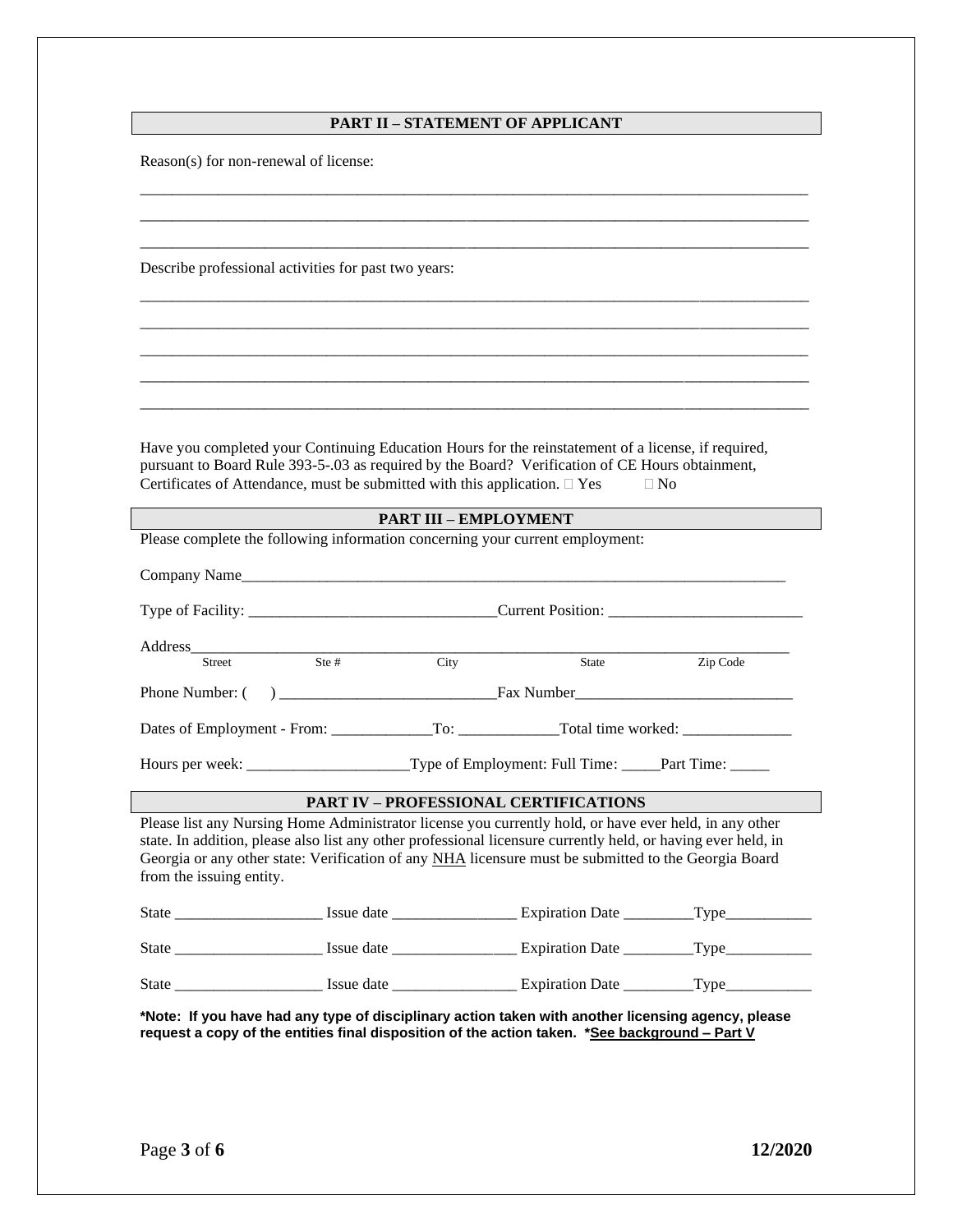#### **PART V – PROFESSIONAL BACKGROUND**

- **For the following questions, the terms "license," "registration,' and "certification" are synonymous.**
- **If you answer "yes" to any question, please attach a written detailed letter of explanation, any relevant documents and a description of the current status.**

| $\Box$ Yes $\Box$ No 1. |    | Have you been denied professional licensure or renewal because of a<br>license disciplinary proceeding in Georgia or any other state?           |
|-------------------------|----|-------------------------------------------------------------------------------------------------------------------------------------------------|
| $\Box$ Yes $\Box$ No 2. |    | Have you knowingly failed to renew a license during an investigation<br>or disciplinary action?                                                 |
| $\Box$ Yes $\Box$ No 3. |    | Have you ever had a license to practice any profession revoked,<br>suspended, annulled or otherwise disciplined, including by private<br>order? |
| $\Box$ Yes $\Box$ No    | 4. | Have you been subject to disciplinary action or had your<br>membership revoked by any professional organization?                                |

### **Yes No 5. Have you ever been arrested?**

**NOTE:** *The answer to this question is "YES" if an arrest or conviction has been pardoned, expunged, dismissed or deferred, you pled & completed probation under First offender and/or your civil rights have been restored and/or you have received legal advice that the offense will not appear on your criminal record.* 

If "yes," please include a certified copy of the court records and final disposition from the court with your application. In the event the file no longer exists, you must submit documentation from the court stating that fact. Also include a personal letter of explanation regarding each incident. Also, print the form titled "background Consent Form", complete it in its entirety and submit along with this application.

| $\Box$ Yes $\Box$ No 6. | Have you been the defendant in a malpractice suit and either entered |
|-------------------------|----------------------------------------------------------------------|
|                         | into a settlement agreement or paid court awarded expenses?          |

 $\Box$  **Yes**  $\Box$  **No** 7. **Are you currently unable to practice safely as a result of use of alcohol, drugs, narcotics, chemicals or any other type of material, or as a result of a mental or physical condition?**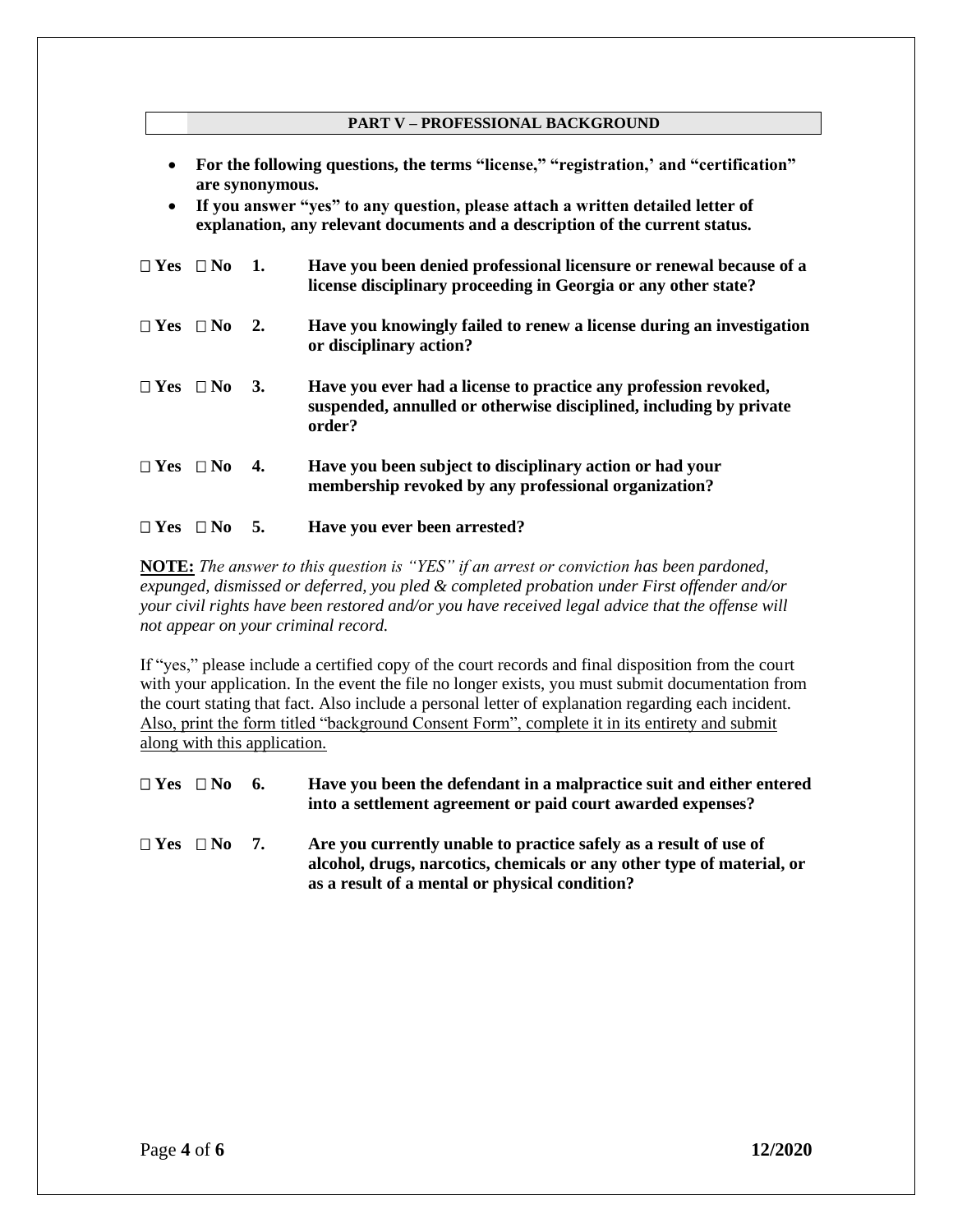# Georgia State Board of Long-Term Care Facility Administrators Affidavit of Applicant

*Please document with your initials that you have reviewed each of the resources listed below and have the affidavit notarized.* 

All statutory requirements are accessible via:<http://www.lexisnexis.com/hottopics/gacode/Default.asp> All Rules and Regulations are accessible via:<http://rules.sos.ga.gov/>

| Department of Community Health, Division of Medical Assistance, Nursing         |
|---------------------------------------------------------------------------------|
| Facility Services Policy Manual -                                               |
| from https://www.mmis.georgia.gov/portal/default.aspx select "Provider Manuals" |
| under the "Provider Information" tab.                                           |
| Georgia State Board of Long-Term Care Facility Administrators Law (OCGA §43-27) |
| Georgia statutes regarding Living Will, Durable Power of Attorney for Health    |
| Care, Withholding or withdrawal of life-sustaining procedures (OCGA $\S 31$ )   |
| Georgia statutes pertaining to Department of Community Health with particular   |
| attention to sections pertaining to Long Term Care Facilities (OCGA § 31)       |
| Fire Safety Codes (OCGA $\S$ 25-2-13)                                           |
|                                                                                 |
| Disaster Preparedness Plans (Chapter 111-8-16)                                  |
| DHS Rules pertaining to Nursing Homes/Long-Term Care Facilities (290).          |
|                                                                                 |
| Board Rules pertaining to Long-Term Care Facility Administrators (393).         |
|                                                                                 |

(Date) (PRINTED Name of Applicant) (Signature of Applicant)

**\_\_\_\_\_\_\_\_\_\_\_\_\_\_ \_\_\_\_\_\_\_\_\_\_\_\_\_\_\_\_\_\_\_\_\_\_\_\_\_\_\_\_\_\_\_\_\_\_\_\_\_\_\_\_\_\_\_ \_\_\_\_\_\_\_\_\_\_\_\_\_\_\_\_\_\_\_\_\_\_\_\_\_\_\_\_\_\_\_\_\_\_\_\_\_\_\_\_\_\_**

#### **Sworn to and subscribed before me this**

**\_\_\_\_day of \_\_\_\_\_\_\_\_\_\_\_\_\_, 20\_\_\_\_\_**

Signature of Notary Public\_\_\_\_\_\_\_\_\_\_\_\_\_\_\_\_\_\_\_\_\_\_\_\_\_\_\_\_\_\_\_\_\_\_

My commission expires: \_\_\_\_\_\_\_\_\_\_\_\_\_\_ *Notary Seal*